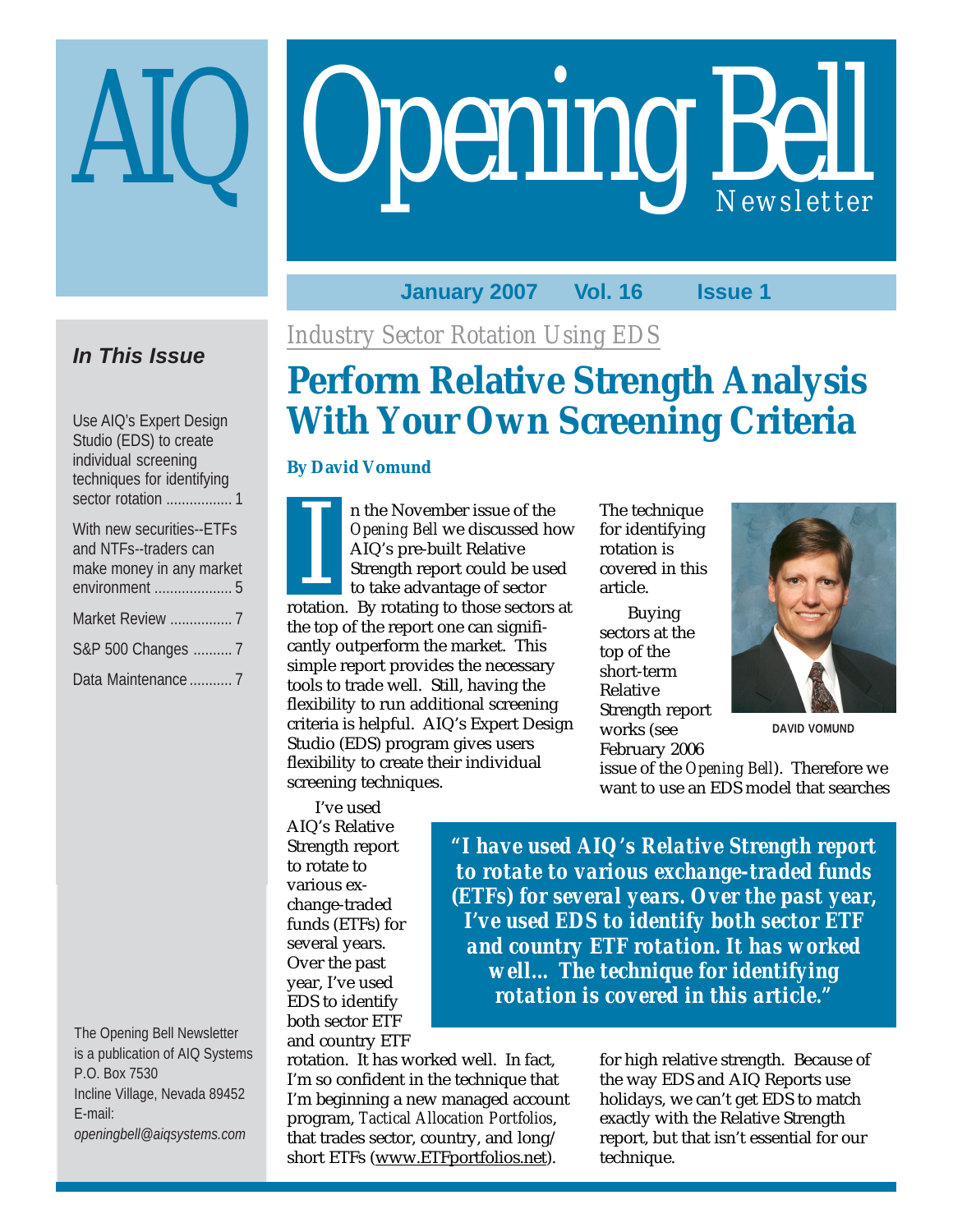## AIQ Opening Bell January 2006

period into quarters, and then If you recall, the short-term Relative Strength report looks at the last 120 trading days, breaks that averages the percent change for each quarter with twice the weight on the most recent quarter. Here is the EDS code that I use:

**Period1 is [close]/val([close],30).**

**Period2 is val([close],30)/ val([close],60).**

**Period3 is val([close],60)/ val([close],90).**

**Period4 is val([close],90)/ val([close],120).**

**RelativeStrength if 0.4\*Period1 + 0.2\*Period2 + 0.2\*Period3 + 0.2\*Period4.**

Using this code, an EDS report can be built that sorts ETF sectors from strongest to weakest. Although buying high relative strength sectors is effective, some people are uncomfortable with this approach because of buying high. Nearly every time they chart a high RS sector, they immediately think that they should have bought earlier.

For those people who want to buy earlier into a trend, a new

## **AIQ Opening Bell Newsletter**

**David Vomund, Publisher G.R. Barbor, Editor P.O. Box 7530 Incline Village, NV 89452**

AIQ Opening Bell does not intend to make trading recommendations, nor do we publish, keep or claim any track records. It is designed as a serious tool to aid investors in their trading decisions through the use of AIQ software and an increased familiarity with technical indicators and trading strategies. AIQ reserves the right to use or edit submissions.

While the information in this newsletter is believed to be reliable, accuracy cannot be guaranteed. Past performance does not guarantee future results.

**© 1992-2007, AIQ Systems**

Jan06.EDS - Expert Design Studio

ta de la de

File Edit Report View Help

| $\frac{1}{20}$     | 电自っ尺                                |                |            |  |
|--------------------|-------------------------------------|----------------|------------|--|
| 墨图 IF              | 8/18/2006                           |                |            |  |
|                    | 图 Rule Library 图 RelativeStrength   |                |            |  |
| Symbol             | Description                         | <b>RS</b><br>Ψ | Change     |  |
| PXE                | PowerShares Energy Exploration & Pr | 3.19           | $-0.18$    |  |
| PTE                | PowerShares Telecomm, & Wireless    | 2.68           | 2.05       |  |
| PUI                | PowerShares Utilities               | 2.55           | 0.27       |  |
| XLU                | <b>SPDR Utilities</b>               | 2.29           | 0.26       |  |
| <b>XLE</b>         | <b>SPDR Energy</b>                  | 2.27           | 0.22       |  |
| ICF                | iShares Realty Majors               | 2.14           | 0.59       |  |
| <b>XLP</b>         | SPDR Consumer Staples               | 2.07           | 0.60       |  |
| <b>IAU</b>         | iShares Gold Trust                  | 1.32           | $-2.80$    |  |
| <b>XLF</b>         | <b>SPDR Financial</b>               | 1.30           | 1.01       |  |
| <b>XLV</b>         | SPDR Healthcare                     | 1,20           | 0.76       |  |
| PJP                | PowerShares Pharmaceuticals         | 0.85           | 1.15       |  |
| <b>PXJ</b>         | PowerShares Oil & Gas Services      | 0.78           | 1.42       |  |
| PBJ                | PowerShares Food & Beverage         | 0.69           | 1.24       |  |
| PIC                | PowerShares Insurance               | 0.64           | 0.80       |  |
| PSJ                | PowerShares Software                | 0.42           | 2.67       |  |
| <b>XLB</b>         | <b>SPDR Materials</b>               | 0.35           | 1.64       |  |
| PPA                | PowerShares Aerospace & Defense     | 0.34           | 1.71       |  |
| <b>PMR</b>         | PowerShares Dynamic Retail          | 0.16           | 2.10       |  |
| <b>XLK</b>         | SPDR Technolcgy                     | 0.16           | 2.69       |  |
| <b>XLY</b>         | SPDR Consumer Discretionary         | $-0.11$        | 1.54       |  |
| XLI                | SPDR Industrial                     | $-0.40$        | 1.78       |  |
| PHO                | PowerShares Water Resources         | $-0.44$        | 0.64       |  |
| <b>PXN</b>         | PowerShares Lux Nanotech            | $-0.54$        | 2.89       |  |
| PBS                | PowerShares Media                   | $-0.75$        | 1.25       |  |
| PEJ                | PowerShares Leisure & Entertainment | $-0.99$        | 2.18       |  |
| PXO                | PowerShares Networking              | $-1.52$        | 3.97       |  |
| PZJ                | PowerShares Zacks Small Cap         | $-1.68$        | 1.78       |  |
| PHW                | PowerShares Hardware & Cons, Electr | $-1.70$        | 3.01       |  |
| PBE                | PowerShares Biotechnology & Genome  | $-2.06$        | 2.09       |  |
| PIV                | PowerShares Value Line Timeliness   | $-2.12$        | 2.64       |  |
| PSI                | PowerShares Semiconductors          | $-2.42$        | 3.89       |  |
| PBW                | PowerShares WilderHill Clean Energy | $-3.67$        | 1.83       |  |
| PKB                | PowerShares Building & Construction | $-3.85$        | 2.31       |  |
| For Help, press F1 |                                     | Items: 33      | <b>NUM</b> |  |

## For Help, press F1

**Figure 1.** Expert Design Studio report for 8/18/06 listing sector ETF's. Report shows results of screen designed to find high Relative Strength tickers. ETF tickers are sorted by RS value.

screening can be added to our EDS report. I've found that tracking the weekly change in the RS ranking is useful in establishing whether a sector is gaining or losing momentum.

Let me explain this with an example.

**Figure 1** shows our EDS relative strength screening on August 18. This report is run on a list of the PowerShares and SPDR sector ETFs. This report is sorted on the relative strength column, where the strongest sectors appear at the

*"With the combination strategy, you look for high Relative Strength readings combined with a high Change reading. That means the sectors are strong and getting stronger."*

> top of the report and the weakest appear at the bottom.

The last column, titled "Change," is the change in the relative strength value from one week to the next. For example, the PowerShares Telecomm & Wireless

<u> - II all</u> x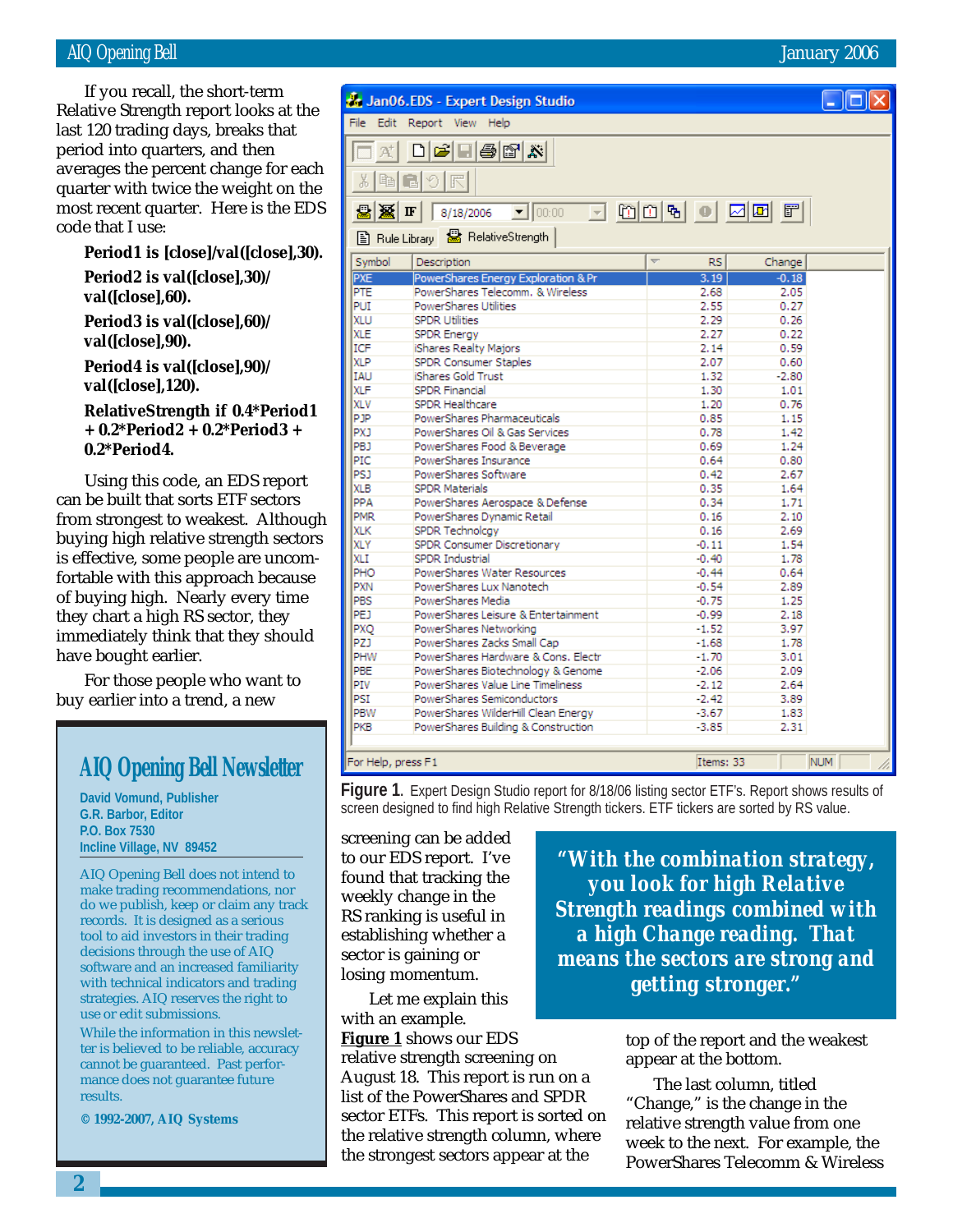sector has an RS value of 2.68 and a Change value of 2.05. That means that a week earlier this sector had an RS value of 0.63 (2.68 minus 2.05).

Relative Strength is the key screening, where a trader's goal is to own what appears at the top of the report. Rather than buying something when it appears at the top of the report, however, some traders may choose to use the Change column to identify which sectors are showing the strongest upward momentum. By entering those sectors with the highest Change numbers, you are buying sectors with the strongest momentum in relative strength.

Users can sort the sectors by the Change column by simply clicking on that column title (**Figure 2**). The sector with the largest Change number is Networking, with a score of 3.97. The next highest reading is Semiconductors (3.89) followed by Hardware & Consumer Electronics (3.01). Do we see a common theme here? The Change column shows that technology-related sectors had the strongest upward momentum. Those who like to enter earlier into a trend could buy a technology sector, hoping that it will rise toward the top of the Relative Strength column at some point in the future.

The advantage of entering sectors with a high Change score is

*"Rather than buying something when it appears at the top of the (Relative Strength) report, however, some traders may choose to use the Change column to identify which sectors are showing the strongest upward momentum…The advantage of entering sectors with a high Change score is that you enter earlier into a trend."*

that you enter earlier into a trend. The disadvantage is that there are many false readings. That is, a trend

numbers is a good option for entering industry sectors. These two methodologies can be combined to

fails to emerge so the sector doesn't rise in the relative strength ranking. Buying high relative strength sectors or buying sectors with improving relative strength

form a more dynamic strategy. With the combination strategy, you look for high Relative Strength readings combined with a high Change reading. That means the sectors are strong and getting stronger.

When you employ the combination strategy, you typically limit your selections to those at or near the top of the Relative Strength column and also have a positive Change reading. Using Figure 1, you would not be interested in the top ranked sector, Energy, because its Change reading shows no upward momentum. A better selection is the second choice, Telecommuni-

| For Help, press F1 |  |
|--------------------|--|

|                       | Jan06.EDS - Expert Design Studio<br>File Edit Report View Help |                             |            |
|-----------------------|----------------------------------------------------------------|-----------------------------|------------|
|                       |                                                                |                             |            |
| $\mathcal{P}_{k}^{+}$ | $\Box$ $\bm{\Xi}$ $\bm{\Xi}$ $\bm{\Xi}$ $\bm{\Xi}$ $\bm{\Xi}$  |                             |            |
| ¥,                    | の民<br>电日                                                       |                             |            |
| 圖图下                   | 8/18/2006 J00:00 J00 G0 G G G G G G G                          |                             |            |
|                       | 图 Rule Library & RelativeStrength                              |                             |            |
| Symbol                | Description                                                    | rs l<br>$\overline{\nabla}$ | Change     |
| PXO                   | PowerShares Networking                                         | $-1.52$                     | 3.97       |
| PSI                   | PowerShares Semiconductors                                     | $-2,42$                     | 3.89       |
| PHW                   | PowerShares Hardware & Cons, Electr                            | $-1.70$                     | 3.01       |
| <b>PXN</b>            | PowerShares Lux Nanotech                                       | $-0.54$                     | 2.89       |
| XLK                   | SPDR Technolcay                                                | 0.16                        | 2.69       |
| PSJ                   | PowerShares Software                                           | 0.42                        | 2.67       |
| PIV                   | PowerShares Value Line Timeliness                              | $-2.12$                     | 2.64       |
| PKB                   | PowerShares Building & Construction                            | $-3.85$                     | 2.31       |
| PEJ                   | PowerShares Leisure & Entertainment                            | $-0.99$                     | 2.18       |
| <b>PMR</b>            | PowerShares Dynamic Retail                                     | 0.16                        | 2.10       |
| PBE                   | PowerShares Biotechnology & Genome                             | $-2.06$                     | 2.09       |
| PTE                   | PowerShares Telecomm, & Wireless                               | 2.68                        | 2.05       |
| PBW                   | PowerShares WilderHill Clean Energy                            | $-3.67$                     | 1.83       |
| PZ)                   | PowerShares Zacks Small Cap                                    | $-1.68$                     | 1.78       |
| XLI                   | SPDR Industrial                                                | $-0.40$                     | 1.78       |
| PPA                   | PowerShares Aerospace & Defense                                | 0.34                        | 1.71       |
| <b>XLB</b>            | <b>SPDR Materials</b>                                          | 0.35                        | 1.64       |
| XLY                   | SPDR Consumer Discretionary                                    | $-0.11$                     | 1.54       |
| <b>PXJ</b>            | PowerShares Oil & Gas Services                                 | 0.78                        | 1.42       |
| PBS                   | PowerShares Media                                              | $-0.75$                     | 1.25       |
| PBJ                   | PowerShares Food & Beverage                                    | 0.69                        | 1.24       |
| PJP                   | PowerShares Pharmaceuticals                                    | 0.85                        | 1.15       |
| <b>XLF</b>            | <b>SPDR Financial</b>                                          | 1.30                        | 1.01       |
| PIC                   | PowerShares Insurance                                          | 0.64                        | 0.80       |
| <b>XLV</b>            | SPDR Healthcare                                                | 1.20                        | 0.76       |
| PHO                   | PowerShares Water Resources                                    | $-0.44$                     | 0.64       |
| XLP                   | SPDR Consumer Staples                                          | 2.07                        | 0.60       |
| ICF                   | iShares Realty Majors                                          | 2.14                        | 0.59       |
| PUI                   | PowerShares Utilities                                          | 2.55                        | 0.27       |
|                       | <b>SPDR Utilities</b>                                          |                             |            |
| <b>XLU</b>            |                                                                | 2.29                        | 0.26       |
| <b>XLE</b>            | SPDR Energy                                                    | 2.27                        | 0.22       |
| PXE                   | PowerShares Energy Exploration & Pr                            | 3.19                        | $-0.18$    |
| <b>TAU</b>            | iShares Gold Trust                                             | 1.32                        | $-2.80$    |
|                       | For Help, press F1                                             | Items: 33                   | <b>NUM</b> |

**Figure 2.** Expert Design Studio report for 8/18/06 with results of screen designed to find high Relative Strength tickers. In this report, ETF tickers are sorted by Change (in RS value).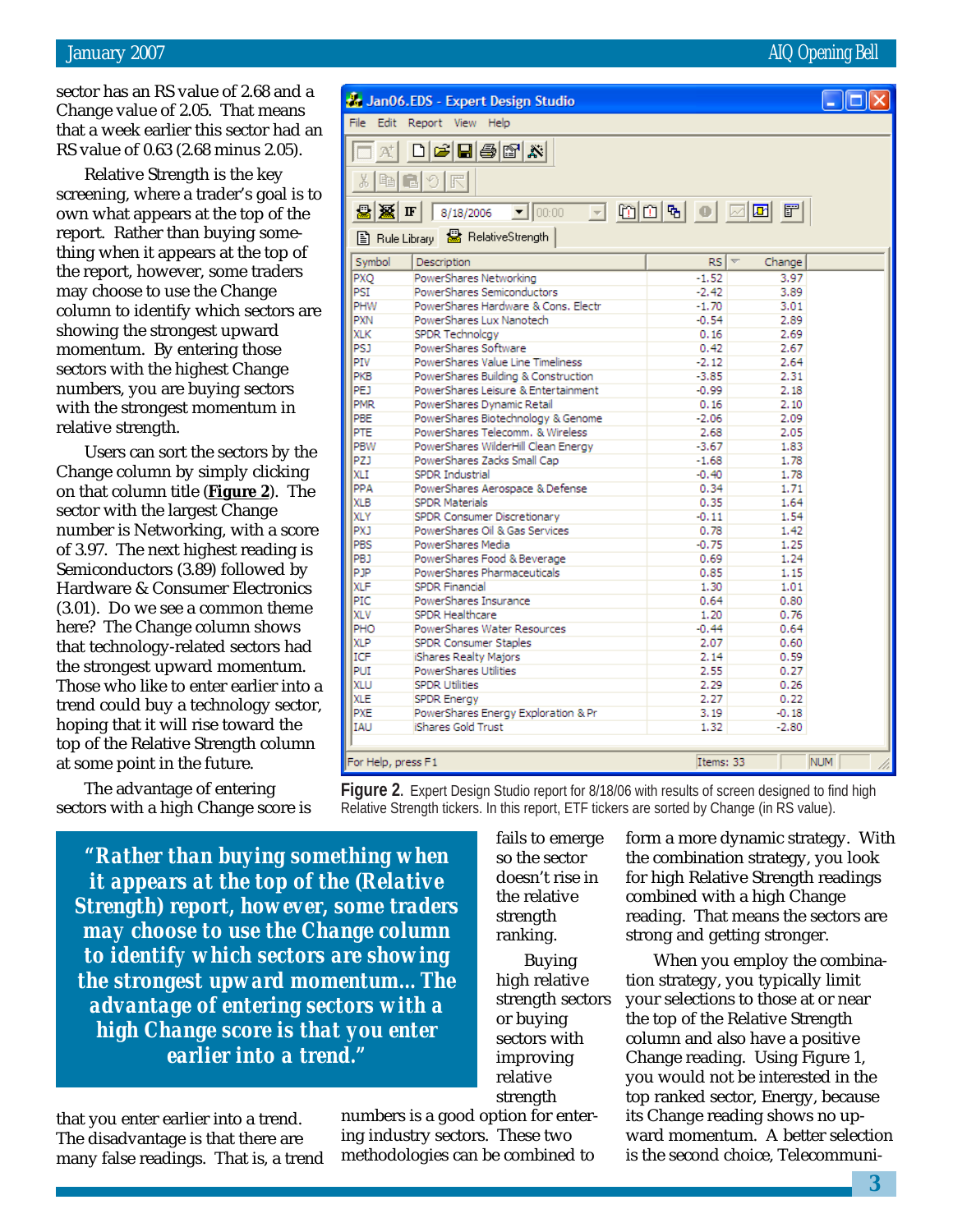## AIQ Opening Bell January 2006

Change score of 2.05 is well above cations. Telecommunications has a high Relative Strength reading but also has a large Change reading. Its the other sectors that surround it.

In **Figure 3** we see the ideal situation, where sector with the highest Relative Strength reading also has the highest Change reading. PowerShares Energy sits at the top of the Relative Strength ranking but the high value of the Change column implies that the sector is still gaining strength relative to the other sectors. For many years we've applied relative strength analysis to rotate to those areas of the market doing the best. This article shows that this type of analysis can also be performed in EDS, and that there are advantages to doing so. Additional screening columns can be created and, unlike in the Reports module, each column can be sorted.

**Editor's Note:** You can download Vomund's EDS file at *www.aiqsystems.com.* Click *Opening Bell Monthly.*

For information on David Vomund's new *Tactical Allocation Portfolios* managed account program, which trades sector, country and long/short ETFs, visit www.ETFportfolios.net.

## *Web Seminars*

AIQ is offering online seminars (webinars) for both beginning and experienced AIQ users. Check out AIQ's January webinars, including free ones!

For more information and also to register, visit: www.aiqsystems.com

|                              | Jan06.EDS - Expert Design Studio               |                                       | $\Box$ o $\boxtimes$ |
|------------------------------|------------------------------------------------|---------------------------------------|----------------------|
|                              | File Edit Report View Help                     |                                       |                      |
| $\mathcal{P}^+_{\mathbb{Q}}$ | $\bigcap$ e H $\bigoplus$ M $\bigtriangledown$ |                                       |                      |
| 晒<br>š,                      | <b>G</b><br>民                                  |                                       |                      |
| 圖图正                          | 12/ 1/2006     00:00                           | 그 예미에 이 피퍼 티                          |                      |
|                              | 图 Rule Library & RelativeStrength              |                                       |                      |
| Symbol                       | Description                                    | $\overline{\phantom{a}}$<br><b>RS</b> | Change               |
| PXE                          | PowerShares Energy Exploration & Pr            | 6.78                                  | 3.54                 |
| <b>ICF</b>                   | iShares Realty Majors                          | 6.42                                  | $-0.13$              |
| <b>XLE</b>                   | <b>SPDR Energy</b>                             | 6.07                                  | 3.34                 |
| <b>TAU</b>                   | iShares Gold Trust                             | 4.49                                  | 1.97                 |
| <b>PXJ</b>                   | PowerShares Oil & Gas Services                 | 4.43                                  | 2.83                 |
| <b>XLB</b>                   | <b>SPDR Materials</b>                          | 4.40                                  | 0.58                 |
| PXO                          | PowerShares Networking                         | 4.35                                  | $-0.11$              |
| <b>XLK</b>                   | SPDR Technolcav                                | 4.22                                  | 0.08                 |
| PHW                          | PowerShares Hardware & Cons, Electr            | 4.15                                  | $-0.24$              |
| PS <sub>1</sub>              | PowerShares Software                           | 3.95                                  | $-0.00$              |
| PTE                          | PowerShares Telecomm, & Wireless               | 3.93                                  | 0.27                 |
| PUI                          | PowerShares Utilities                          | 3.75                                  | 0.08                 |
| <b>XLY</b>                   | SPDR Consumer Discretionary                    | 3.73                                  | 0.26                 |
| PPA                          | PowerShares Aerospace & Defense                | 3.63                                  | 0.79                 |
| PBE                          | PowerShares Biotechnology & Genome             | 3.59                                  | $-0.74$              |
| XLU                          | <b>SPDR Utilities</b>                          | 3.47                                  | 0.11                 |
| <b>PMR</b>                   | PowerShares Dynamic Retail                     | 3.25                                  | $-0.19$              |
| PZ)                          | PowerShares Zacks Small Cap                    | 3.24                                  | 0.48                 |
| PEJ                          | PowerShares Leisure & Entertainment            | 3.17                                  | $-0.23$              |
| PKB                          | PowerShares Building & Construction            | 3.17                                  | 0.87                 |
| PHO                          | PowerShares Water Resources                    | 3.13                                  | 0.56                 |
| PBS                          | PowerShares Media                              | 3.12                                  | $-0.15$              |
| PJP                          | PowerShares Pharmaceuticals                    | 3.10                                  | $-0.23$              |
| <b>XLF</b>                   | SPDR Financial                                 | 2.46                                  | 0.05                 |
| PBJ                          | PowerShares Food & Beverage                    | 2.07                                  | $-0.05$              |
| <b>XLI</b>                   | SPDR Industrial                                | 1,88                                  | 0.17                 |
| <b>XLV</b>                   | SPDR Healthcare                                | 1.85                                  | 0.33                 |
| PIC                          | PowerShares Insurance                          | 1.83                                  | $-0.22$              |
| <b>XLP</b>                   | SPDR Consumer Staples                          | 1.70                                  | $-0.28$              |
| PIV                          | PowerShares Value Line Timeliness              | 1.42                                  | 0.84                 |
| PSI                          | PowerShares Semiconductors                     | 1.39                                  | 0.83                 |
| <b>PXN</b>                   | PowerShares Lux Nanotech                       | 0.82                                  | $-0.85$              |
| PBW                          | PowerShares WilderHill Clean Energy            | 0.27                                  | 2.11                 |

For Help, press F1

**Figure 3.** Expert Design Studio report for 12/01/06 with results of screen designed to find high Relative Strength tickers. In this report, sort is based on a combination of RS and Change values.

## Check Out Back Issues of the Opening Bell Newsletter

For a 12-year archive of back issues of the *Opening Bell* newsletter, visit:

## **http://www.aiqsystems.com/OBMyears.htm**

You can also search for particular topics on this site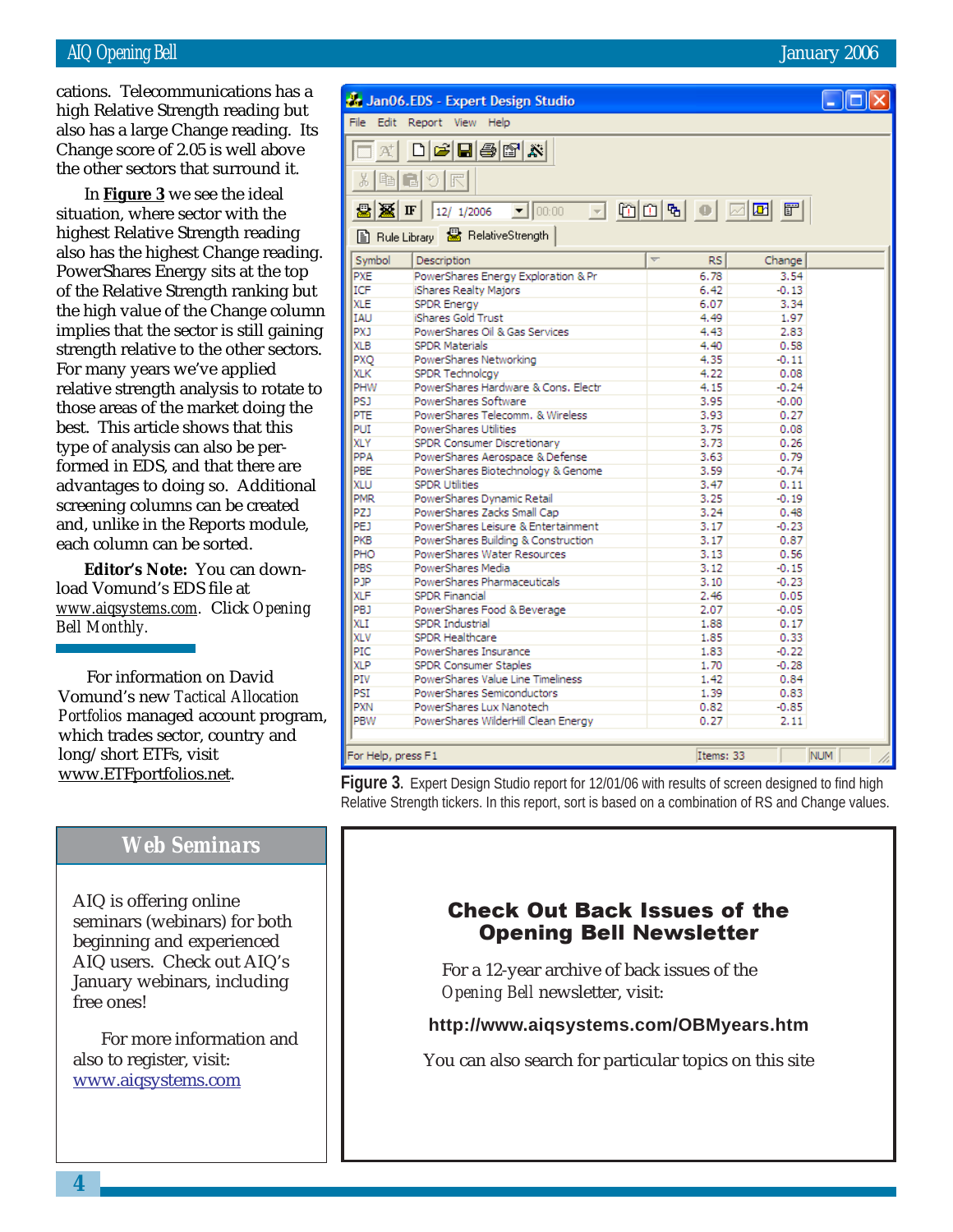# *ETFs and NTFs – Perfect Fit for Active Traders*

# **Check Out the New Securities! Traders Can Now Make Money In Any Market Environment**

## **By David Vomund**

here was a time when mutual funds were good trading vehicles for market technicians. The Rydex and Process a time with<br>
mutual funds were<br>
good trading vehic<br>
for market technici<br>
The Rydex and<br>
ProShares mutual fund families welcomed active traders. Whereas Fidelity charged investors a fee for sector fund traders who sold within 30 days of the buy point, Rydex offered sector funds with unlimited trading. ProShares went directly after market timers by offering leveraged long and short funds.

Still, mutual funds have flaws for active traders. First, you can only buy or sell at the end of the day. Second, after the mutual fund "market timing" scandal, many funds no longer allow for active trading. In fact, effective January 1 Rydex funds are even charging redemption fees for three of their funds (Commodities, Sector Rotation, and Multi-Cap Core Equity) if they are held less than 30 days.

Luckily, there are new securities that are perfectly designed for active traders and market technicians. These securities are so attractive that stock traders may even switch to these new securities.

## **ProShares Leveraged Long and Short ETFs**

ProShares has introduced a line of exchange-traded funds (ETFs) that are a market timer's dream. They have ETFs that are both long and short the Dow Jones Industrial Average or the S&P 500. But the two ETFs that are becoming very popular are the ProShares Ultra QQQ (QLD) and the ProShares Ultra Short QQQ (QID). The QLD tracks the Nasdaq

100 index but with leverage—it moves twice as fast as the index while the QID, which also uses leverage, moves inverse to the Nasdaq 100 index.

With the QID, you can be short the market without going short. By buying the QID you can either hedge other long positions or bring an account, even an IRA account, to a net short position.

**Figure 1** shows the QID. If you compare this chart to the Nasdaq 100, you'll see a nearly perfect inverse correlation. Also notice the steady uptrend in its volume. This reflects the increased popularity in this investment. When analyzing QID and QLD, I suggest performing your regular market timing analysis on the market charts (S&P 500, Nasdaq, etc.) and then trading these securities based on the analysis.

For myself, I'm much more comfortable and confident in turning bearish on the market instead of an individual stock. When I don't like the market, I'm much more comfortable buying the QID rather than shorting an individual stock.

## **Sector ETFs**

Sector fund traders are no longer limited to trading at end-of-day pricing. Between the three ETF families that offer sector choices, there are close to 60 ETF sector funds. The iShares family and the PowerShares family offer the most choices. The Rydex family recently introduced unweighted sector options but thus far their securities are fairly illiquid.

An AIQ list file containing the sector ETFs can be downloaded at www.aiqsystems.com. On the left



**Figure 1.** Daily chart of ProShares Ultra Short QQQ (QID), a leveraged fund that inversely tracks the Nasdaq 100 index.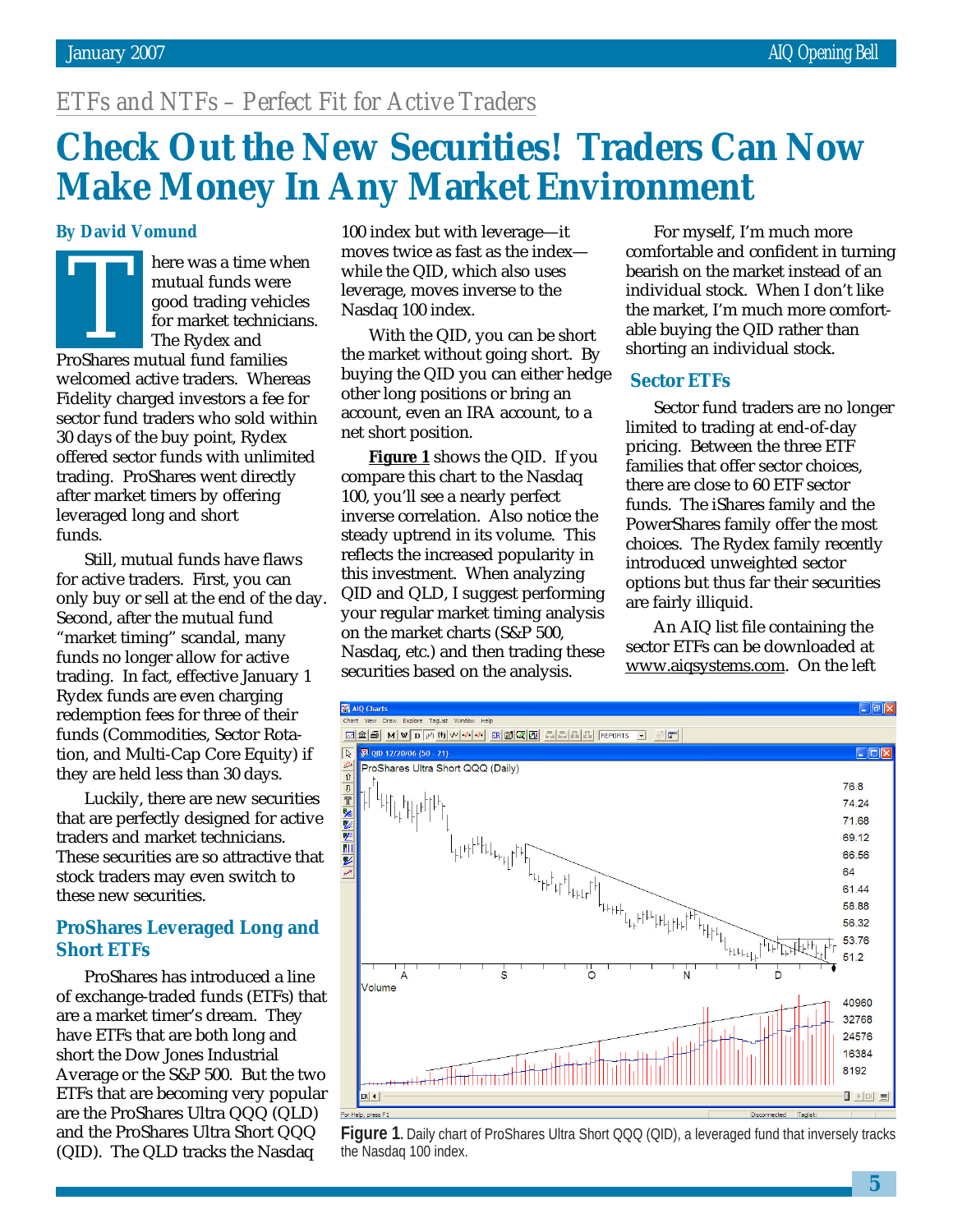side, click *Data*, and then *AIQ List Files*. Download the ETF-SECT choice to your Wintes32 folder.

AIO Charts

FXE 12/20/06 (4 - 80)

Rydex Euro Currency Trust (Daily)

 $\overline{\mathbb{R}}$ 

bice to your Wintes32 f<br>With this list file, you<br>eening technique highl<br>s issue's cover article of<br>s of ETF sector funds. With this list file, you can run the screening technique highlighted in this issue's cover article on the broad lists of ETF sector funds.

## **Country ETFs**

There was a time when investors had to buy multi-national companies in order to have international exposure. That has changed. The iShares family offers close to 30 international ETFs. Now it is easy for someone to enter individual countries such as Mexico, Singapore, and Sweden. In 2006, traders were well rewarded. iShares China (FXI) rose 85% and iShares Spain (EWP) rose 50%.

## **Commodities**

You no longer have to be a futures trader to trade a commodity index. The iPath family, the same family as iShares, offers three commodity choices. The iPath GSCI Total Return Index (GSP) and the iPath Dow Jones – AIG Commodities Index (DJP) track overall commodity

> *"There was a time when investors had to buy multinational companies in order to have international exposure. That has changed. The iShares family offers close to 30 international ETFs."*

indexes. Finally, the iPath Goldman Sachs Crude Oil (OIL) tracks oil.

These securities are exchangetraded notes (ETNs). Unlike ETFs, ETNs are unsecured notes issued by Barclays Bank. These obligations are rated AA by Standard & Poor's. Other than being backed by notes, ETNs are similar to ETFs. They can be bought, sold or shorted anytime throughout the trading day.

Since their inception last June,



**Figure 2.** Daily chart of Rydex Euro Currency Trust (FXE). This currency ETF tracks the Euro.

AIQ's MatchMaker shows no correlation between these securities and the S&P 500 index. That is important as these securities may become very timely when the equity market enters a bear market.

**ZA M V D M W M M R Z Z Z Z A E REPORTS** 

## **Currencies**

At the end of November the S&P 500 experienced a large one-day selloff, blamed on a falling dollar. In the past, equity traders didn't watch the dollar—that was a currency trader's game. Now, Rydex is offering several currency ETF

choices. The first currency ETF, and the one with the best liquidity, is the Rydex Euro Currency Trust (FXE). This ETF tracks the Euro and is shown in **Figure 2**. By performing a chart analysis, most technicians would label November's activity as a break above a consolidation.

Other security choices are the Rydex British Sterling (FXB), Rydex Australian Dollar (FXA), Rydex Canadian Dollar (FXC), Rydex Mexican Peso (FXM), Rydex Swedish Krona (FXS), and Rydex Swiss Franc (FXF).

Rather than sitting in the U.S. money market, you can now look to overseas money market instruments.

## **Summary**

This is a good time to be a technician. There are many new trading vehicles available to anyone with a brokerage account. Several of these new vehicles are great options in an equity bull market, some will work great in a bear market, and others are independent the market.

The benefits of these new securities are great and will be incorporated into my trading approach. My new managed account program, *Tactical Allocation Portfolios*, will take advantage of these new securities. Through these securities, traders now have many options to make money no matter what environment our equity market is in.

For information on Vomund's new managed account program that trades sector, country, and long/ short ETFs, visit the web site www.ETFportfolios.net.

Date: 132.01<br>High: 132.47<br>Low: 131.9<br>Open: 132.37

ER Up:

133.12

 $\begin{array}{c} \textbf{0.1} \\ \textbf{0.55} \end{array}$ 

80